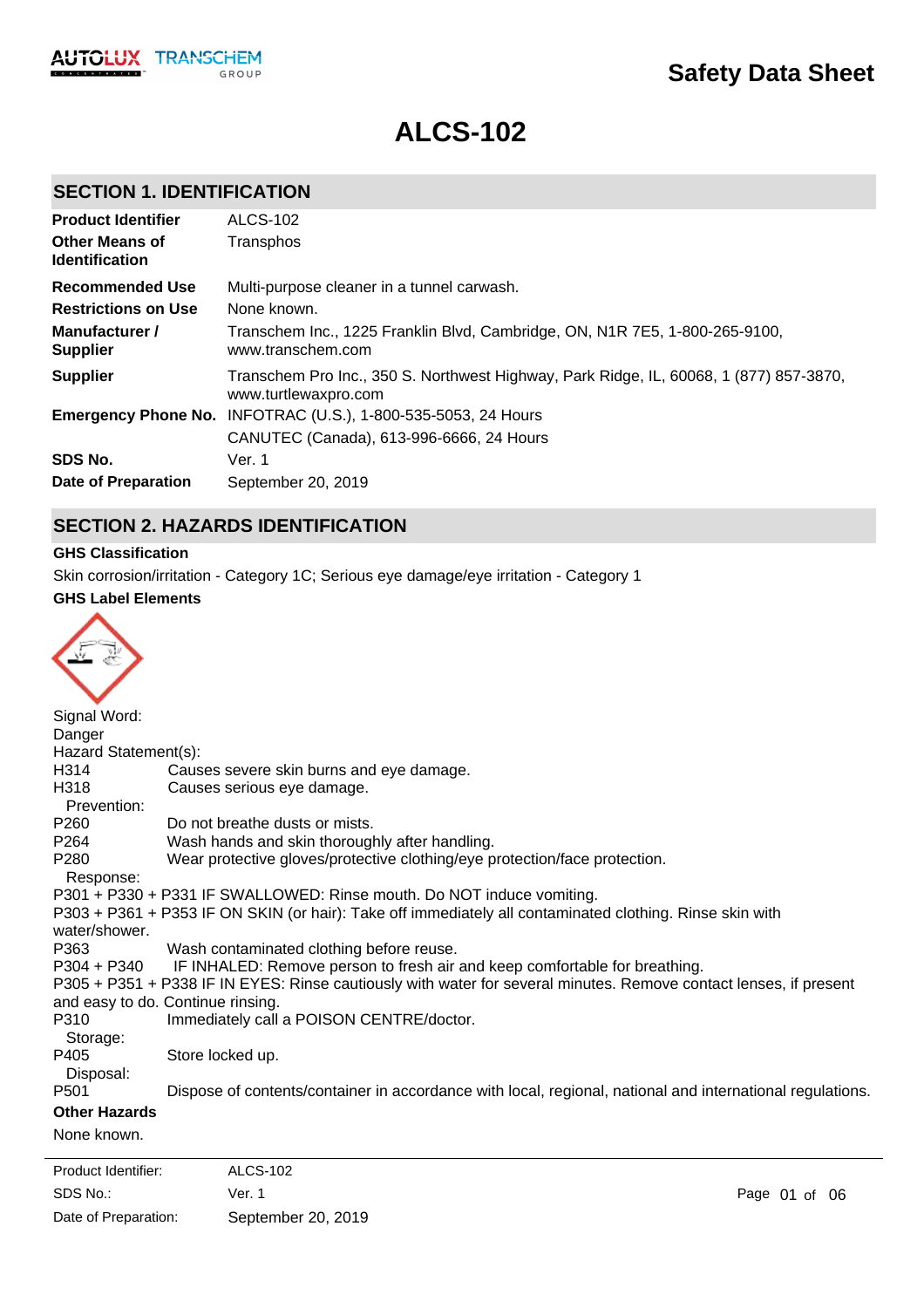### **SECTION 3. COMPOSITION/INFORMATION ON INGREDIENTS**

| <b>Chemical Name</b>                  | <b>CAS No.</b> | %       | <b>Other Identifiers</b>                             |
|---------------------------------------|----------------|---------|------------------------------------------------------|
| Phosphoric Acid                       | 7664-38-2      | 15-40   | IN/A                                                 |
| 2-Butoxyethanol                       | 111-76-2       | $1 - 5$ | Ethylene Glycol Monobutyl<br>Ether, Butyl Cellosolve |
| Glycolic acid                         | 79-14-1        | 1-5     | Hydroxyacetic Acid                                   |
| Alcohols, C9-11, ethoxylated, liquids | 68439-46-3     | $1 - 5$ | Alcohol Ethoxylate                                   |

#### **Notes**

The specific chemical identity and/or exact percentage of composition (concentration) has been withheld as a trade secret.

### **SECTION 4. FIRST-AID MEASURES**

#### **First-aid Measures**

#### **Inhalation**

Move to fresh air. If breathing is difficult, trained personnel should administer emergency oxygen if advised to do so by Poison Centre or doctor. Get medical advice/attention if you feel unwell or are concerned.

#### **Skin Contact**

Take off contaminated clothing, shoes and leather goods (e.g. watchbands, belts). Immediately rinse with lukewarm, gently flowing water for 15-20 minutes. Immediately call a Poison Centre or doctor. Thoroughly clean clothing, shoes and leather goods before reuse or dispose of safely.

#### **Eye Contact**

Immediately rinse the contaminated eye(s) with lukewarm, gently flowing water for 15-20 minutes, while holding the eyelid(s) open. Remove contact lenses, if present and easy to do. Immediately call a Poison Centre or doctor. **Ingestion**

Never give anything by mouth if victim is rapidly losing consciousness, or is unconscious or convulsing. Do not induce vomiting. Rinse mouth with water. Drink large amounts of water. Immediately call a Poison Centre or doctor.

#### **Most Important Symptoms and Effects, Acute and Delayed**

If on skin: contact can cause pain, redness, burns, and blistering. Permanent scarring can result. If in eyes: contact causes severe burns with redness, swelling, pain and blurred vision. Permanent damage including blindness can result.

#### **Immediate Medical Attention and Special Treatment**

**Target Organs**

Eyes, skin.

#### **Special Instructions**

Rinse affected area (skin, eyes) thoroughly with water.

#### **Medical Conditions Aggravated by Exposure**

None known.

### **SECTION 5. FIRE-FIGHTING MEASURES**

#### **Extinguishing Media**

#### **Suitable Extinguishing Media**

Not combustible. Use extinguishing agent suitable for surrounding fire.

#### **Unsuitable Extinguishing Media**

None known.

#### **Specific Hazards Arising from the Chemical**

Review Section 10 (Stability and Reactivity) for additional information.

#### **Special Protective Equipment and Precautions for Fire-fighters**

Review Section 6 (Accidental Release Measures) for important information on responding to leaks/spills. See Skin Protection in Section 8 (Exposure Controls/Personal Protection) for advice on suitable chemical protective materials.

| Product Identifier:  | <b>ALCS-102</b>    |
|----------------------|--------------------|
| SDS No.:             | Ver. 1             |
| Date of Preparation: | September 20, 2019 |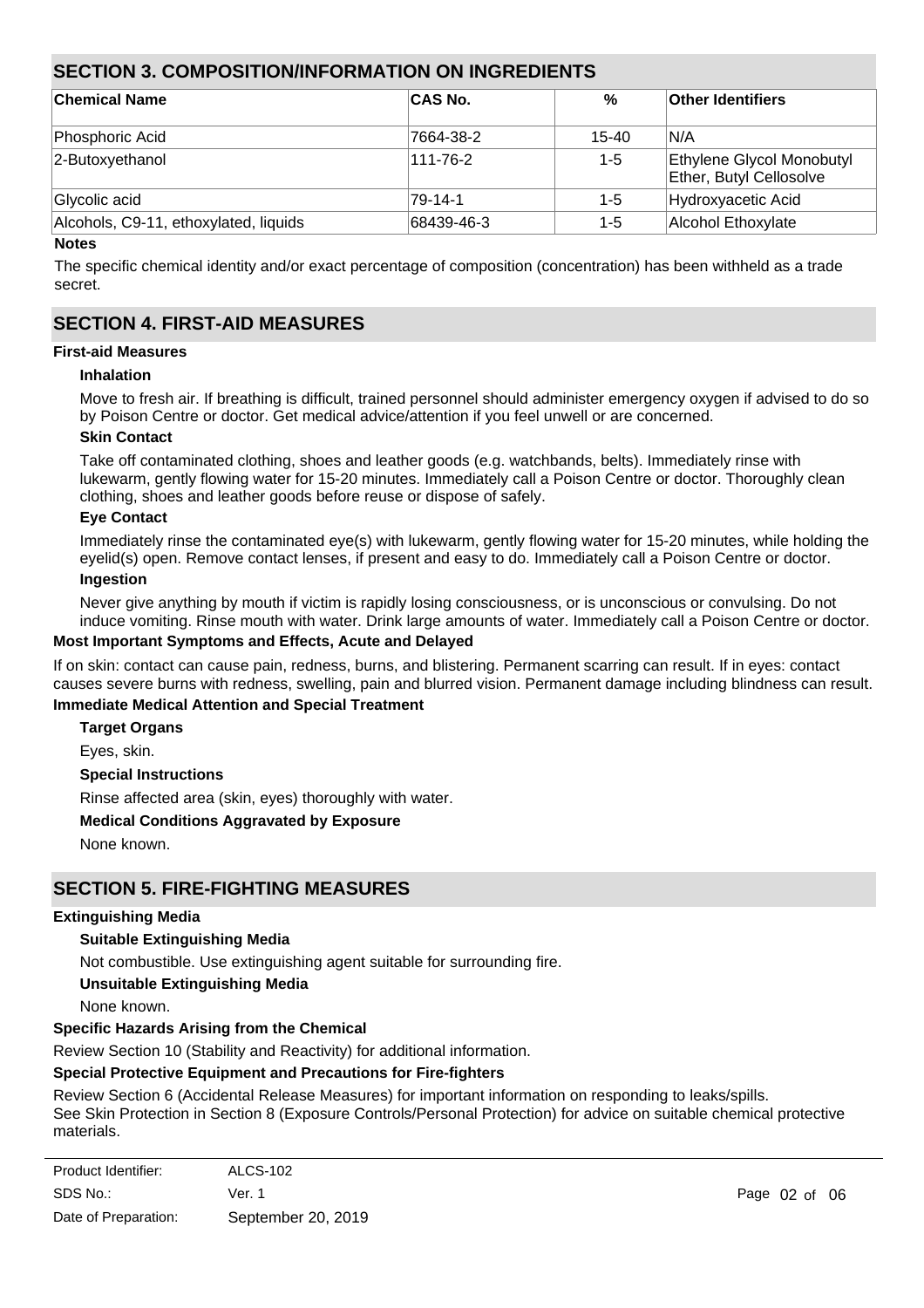### **SECTION 6. ACCIDENTAL RELEASE MEASURES**

#### **Personal Precautions, Protective Equipment, and Emergency Procedures**

Use the personal protective equipment recommended in Section 8 of this safety data sheet.

#### **Environmental Precautions**

Do not allow into any sewer, on the ground or into any waterway.

#### **Methods and Materials for Containment and Cleaning Up**

Review Section 7 (Handling) of this safety data sheet before proceeding with clean-up.

Small spills or leaks: contain and soak up spill with absorbent that does not react with spilled product. Place used absorbent into suitable, covered, labelled containers for disposal.

Large spills or leaks: dike spilled product to prevent runoff. Remove or recover liquid using pumps or vacuum equipment.

Review Section 13 (Disposal Considerations) of this safety data sheet. Contact emergency services and manufacturer/supplier for advice.

#### **Other Information**

Report spills to local health, safety and environmental authorities, as required.

### **SECTION 7. HANDLING AND STORAGE**

#### **Precautions for Safe Handling**

Do not get in eyes, on skin or on clothing. Avoid release to the environment. Wear personal protective equipment to avoid direct contact with this chemical. Thoroughly clean clothing, shoes and leather goods before reuse or dispose of safely. See Section 13 (Disposal Considerations) of this safety data sheet.

#### **Conditions for Safe Storage**

Store in an area that is: clean, dry, well-ventilated, separate from incompatible materials (see Section 10: Stability and Reactivity). Store in a closed container. Do not store in metal containers. Keep out of reach of children. Comply with all applicable health and safety regulations, fire and building codes.

### **SECTION 8. EXPOSURE CONTROLS/PERSONAL PROTECTION**

#### **Control Parameters**

|                      |                       | <b>ACGIH TLV®</b> |                | <b>OSHA PEL</b> |          | <b>AIHA WEEL</b> |  |
|----------------------|-----------------------|-------------------|----------------|-----------------|----------|------------------|--|
| <b>Chemical Name</b> | TWA                   | <b>STEL</b>       | <b>TWA</b>     | <b>Ceiling</b>  | 8-hr TWA | <b>TWA</b>       |  |
| 2-Butoxyethanol      | $ 20$ ppm $C$<br>Skin |                   | 50 ppm<br>Skin |                 |          |                  |  |
| Phosphoric Acid      | 1 mg/m $3$            | $ 3 \text{ mg/m}$ | mg/m3          |                 |          |                  |  |

#### **Appropriate Engineering Controls**

General ventilation is usually adequate. Use local exhaust ventilation, if general ventilation is not adequate to control amount in the air. Provide eyewash and safety shower if contact or splash hazard exists.

#### **Individual Protection Measures**

#### **Eye/Face Protection**

Wear chemical safety goggles and face shield when contact is possible.

#### **Skin Protection**

Wear chemical protective clothing e.g. gloves, aprons, boots. Suitable materials are: natural rubber, butyl rubber.

#### **Respiratory Protection**

Not normally required if product is used as directed.

### **SECTION 9. PHYSICAL AND CHEMICAL PROPERTIES**

| <b>Basic Physical and Chemical Properties</b> |                    |  |  |
|-----------------------------------------------|--------------------|--|--|
| Appearance                                    | Clear liquid.      |  |  |
| Odour                                         | Pungent            |  |  |
| <b>Odour Threshold</b>                        | Not available      |  |  |
| рH                                            | < 1.5              |  |  |
| Product Identifier:                           | <b>ALCS-102</b>    |  |  |
| SDS No.:                                      | Ver. 1             |  |  |
| Date of Preparation:                          | September 20, 2019 |  |  |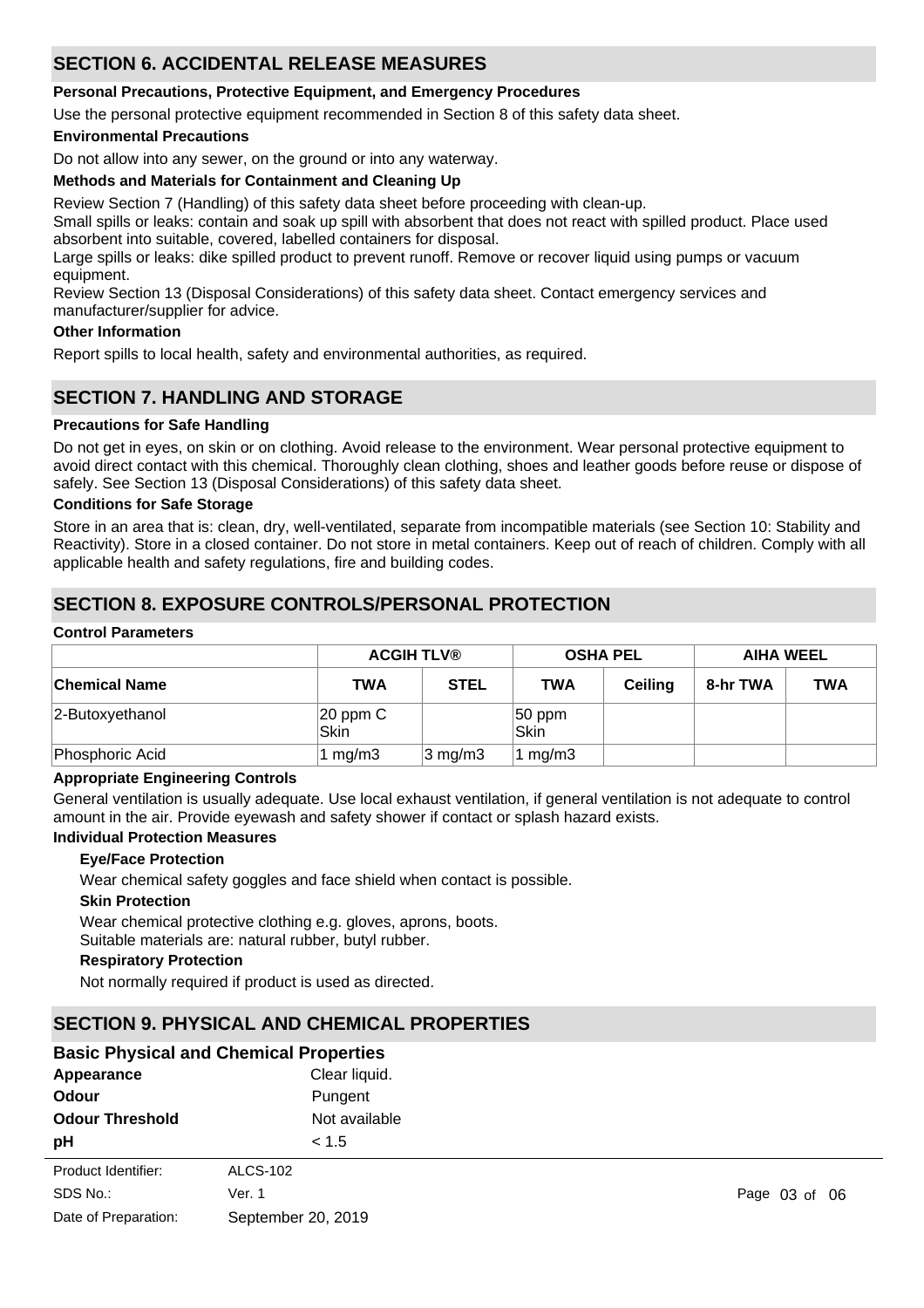| <b>Melting Point/Freezing Point</b>                        | Not available (melting); Not available (freezing) |
|------------------------------------------------------------|---------------------------------------------------|
| <b>Initial Boiling Point/Range</b>                         | Not available                                     |
| <b>Flash Point</b>                                         | Not applicable                                    |
| <b>Evaporation Rate</b>                                    | Not available                                     |
| <b>Flammability (solid, gas)</b>                           | Will not burn.                                    |
| Upper/Lower Flammability or<br><b>Explosive Limit</b>      | Not applicable (upper); Not applicable (lower)    |
| Vapour Pressure                                            | Not applicable                                    |
| Vapour Density (air $= 1$ )                                | ∼ 1                                               |
| <b>Relative Density (water = 1)</b>                        | 1.17                                              |
| <b>Solubility</b>                                          | Soluble in water                                  |
| <b>Partition Coefficient.</b><br>n-Octanol/Water (Log Kow) | Not available                                     |
| <b>Auto-ignition Temperature</b>                           | Not available                                     |
| <b>Decomposition Temperature</b>                           | Not available                                     |
| <b>Viscosity</b>                                           | Not available (kinematic)                         |
|                                                            |                                                   |

### **SECTION 10. STABILITY AND REACTIVITY**

#### **Reactivity**

Not reactive.

#### **Chemical Stability**

Unstable under certain conditions - see Conditions to Avoid.

**Possibility of Hazardous Reactions**

None known.

#### **Conditions to Avoid**

Contact with most metals above this temperature may release hydrogen. Temperatures above 230.0 ºF (110.0 ºC)

#### **Incompatible Materials**

Chlorates, nitrates, hypochlorites, oxidizing agents (e.g. peroxides).

#### **Hazardous Decomposition Products**

Thermal decomposition: very toxic carbon monoxide, carbon dioxide. Upon contact with metals: flammable hydrogen gas.

## **SECTION 11. TOXICOLOGICAL INFORMATION**

#### **Likely Routes of Exposure**

Inhalation; skin contact; eye contact; ingestion.

#### **Acute Toxicity**

| <b>Chemical Name</b>                     | <b>LC50</b>                               | LD50 (oral)         | LD50 (dermal)           |
|------------------------------------------|-------------------------------------------|---------------------|-------------------------|
| 2-Butoxyethanol                          | 450 ppm (female rat)<br>(4-hour exposure) | 400-917 mg/kg (rat) | 220 mg/kg (rabbit)      |
| Phosphoric Acid                          |                                           | 1530 mg/kg (rat)    | 2740 mg/kg (rabbit)     |
| Glycolic acid                            | 3.6 mg/L (rat) (4-hour<br>exposure)       | 1950 mg/kg (rat)    |                         |
| Alcohols, C9-11, ethoxylated,<br>liquids |                                           | 1378 mg/kg (rat)    | $>$ 2000 mg/kg (rabbit) |

### **Skin Corrosion/Irritation**

Contact can cause pain, redness, burns, and blistering. Permanent scarring can result.

#### **Serious Eye Damage/Irritation**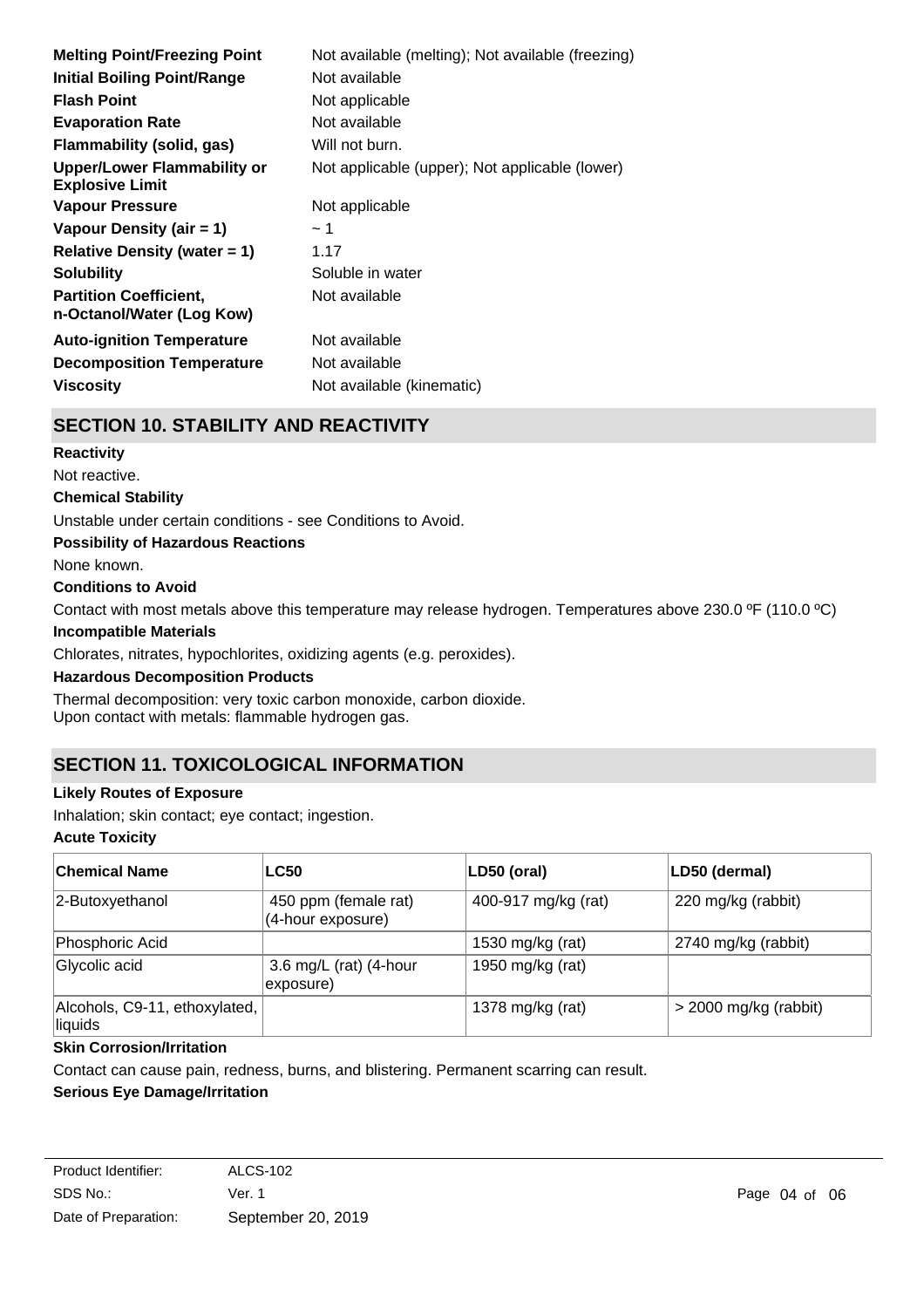Contact causes severe burns with redness, swelling, pain and blurred vision. Permanent damage including blindness can result.

### **STOT (Specific Target Organ Toxicity) - Single Exposure**

#### **Inhalation**

May cause nose and throat irritation, lung irritation.

#### **Ingestion**

May cause severe irritation or burns to the mouth, throat and stomach. Symptoms may include nausea, vomiting, stomach cramps and diarrhea. May be harmful or fatal.

#### **Aspiration Hazard**

No information was located.

**STOT (Specific Target Organ Toxicity) - Repeated Exposure**

No information was located.

#### **Respiratory and/or Skin Sensitization**

No information was located.

#### **Carcinogenicity**

| <b>Chemical Name</b> | <b>IARC</b> | <b>ACGIH®</b> | NTP | <b>OSHA</b> |
|----------------------|-------------|---------------|-----|-------------|
| 2-Butoxyethanol      | Group 3     | A3            |     |             |

#### **Reproductive Toxicity**

**Development of Offspring**

No indication from ingredients.

**Sexual Function and Fertility**

No indication from ingredients.

#### **Effects on or via Lactation**

No indication from ingredients.

**Germ Cell Mutagenicity**

#### No information was located.

#### **Interactive Effects**

No information was located.

## **SECTION 12. ECOLOGICAL INFORMATION**

All components of this product are biodegradable by Regulation (EC) No 648/2004.

#### **Toxicity**

#### **Acute Aquatic Toxicity**

| <b>Chemical Name</b>                     | <b>LC50 Fish</b>                                                                   | EC50 Crustacea                                           | <b>ErC50 Aquatic</b><br><b>Plants</b> | ErC50 Algae |
|------------------------------------------|------------------------------------------------------------------------------------|----------------------------------------------------------|---------------------------------------|-------------|
| 2-Butoxyethanol                          | 1490-2950 mg/L<br>(Lepomis<br>macrochirus<br>(bluegill); 96-hour)                  | 1550 mg/L (Daphnia<br>magna (water flea);<br>48-hour)    |                                       |             |
| Phosphoric Acid                          | 138 mg/L (96-hour)                                                                 |                                                          |                                       |             |
| Glycolic acid                            | 168 mg/L<br>(Pimephales<br>promelas (fathead<br>minnow); 96-hour)                  | 141 mg/L (Daphnia<br>magna (water flea);<br>48-hour)     |                                       |             |
| Alcohols, C9-11,<br>ethoxylated, liquids | 11 $mg/L$<br>(Pimephales<br>promelas (fathead<br>minnow); 96-hour;<br>fresh water) | 5.3 mg/L (Daphnia<br>magna (water flea);<br>$ 48$ -hour) |                                       |             |

#### **Chronic Aquatic Toxicity**